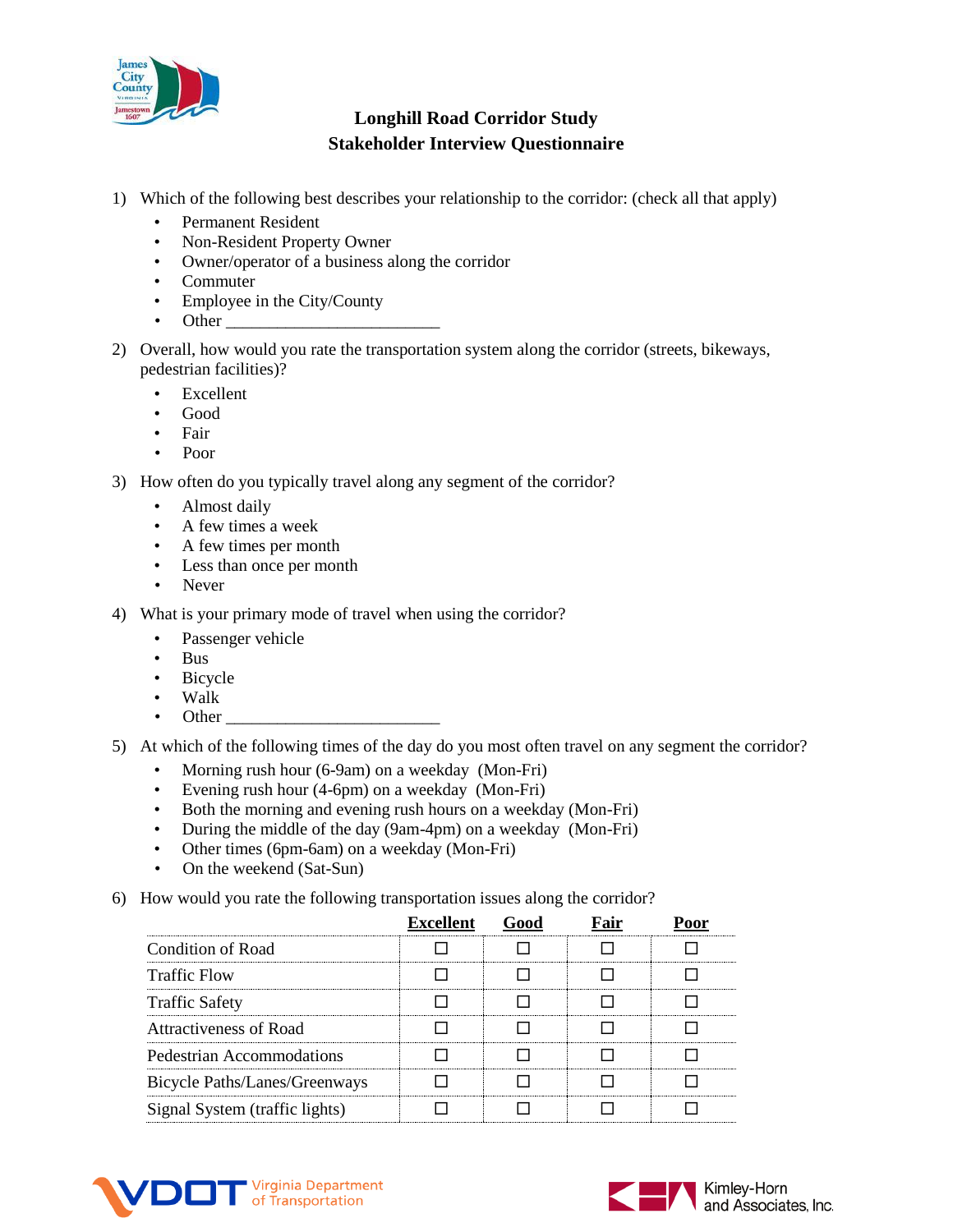

- 7) What is the corridor's greatest asset?
- 8) Are there components or characteristics of the corridor that should be preserved (e.g., environment or character)?
- 9) What are your biggest concerns along the corridor (e.g., Safety, Traffic Operations/Congestion, Environmental Impacts)?
- 10) What is the biggest obstacle standing in the way of enhancing bicycle or pedestrian mobility?

| 11) Are any of the following NEEDED along the corridor? |  |  |  |
|---------------------------------------------------------|--|--|--|
|---------------------------------------------------------|--|--|--|

| <b>Business Offices</b>          |  |
|----------------------------------|--|
| Supermarkets                     |  |
| More Parks/Open Space            |  |
| Daycare Facilities               |  |
| <b>Hospital/Medical Services</b> |  |
| Schools                          |  |
| <b>Affordable Housing</b>        |  |
| Restaurants                      |  |
| :her                             |  |

12) What type of development is desired within the study area? (check all that apply)

- Single Family
- Multi-family
- Townhouse/Condominium
- Traditional Neighborhoods
- Commercial Centers
- Business Parks
- Mixed Use Developments



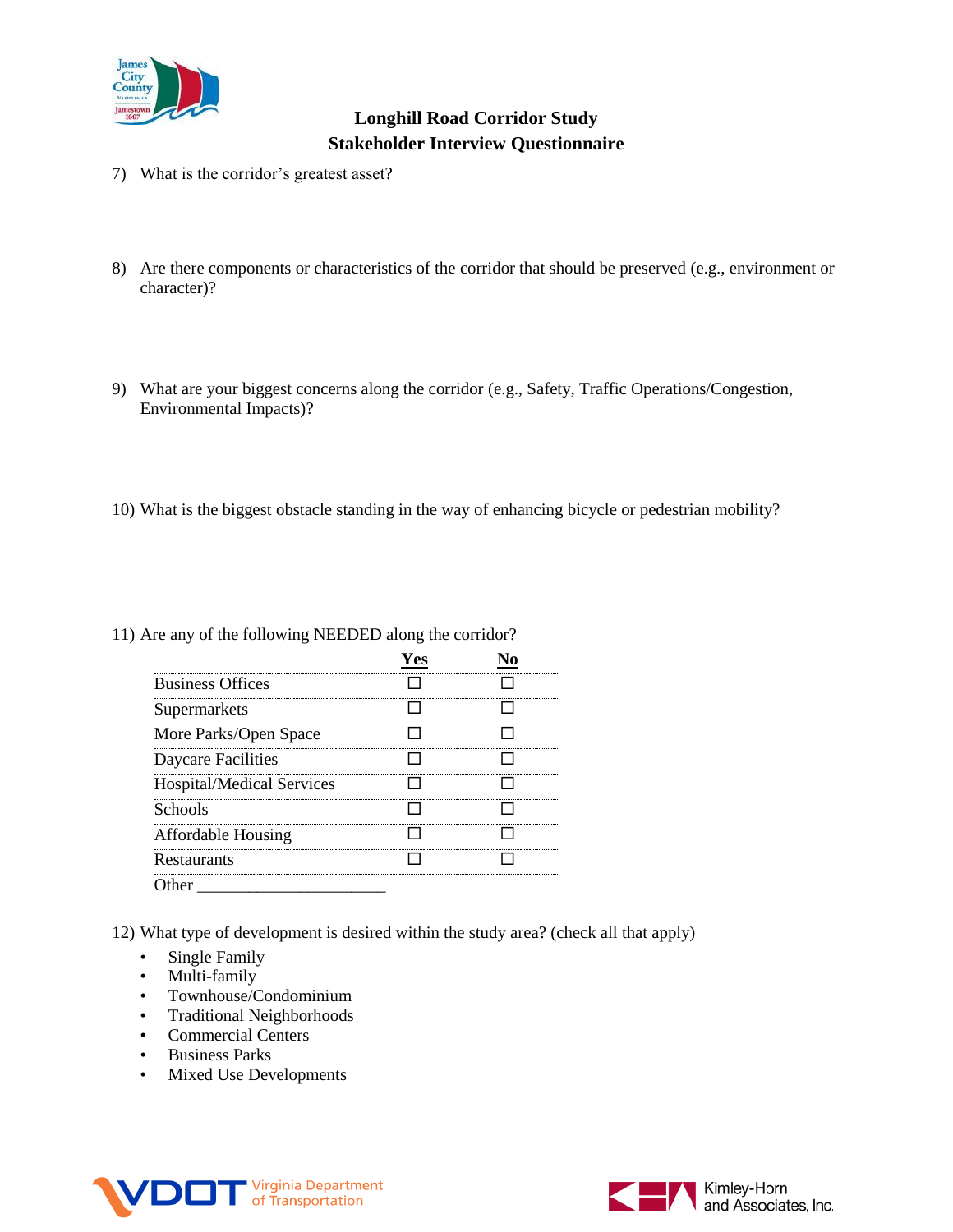

- 13) By the year 2034, what change(s) would you most like to see along the corridor? (ask for the stakeholder's top three choices)
	- Improved traffic flow
	- More local shopping and restaurants
	- Increased job availability
	- More bicycle and walking paths and sidewalks
	- Improved recreational activities
	- Improved appearance
	- Enhanced wayfinding and signage cleanup
	- Preserve the corridor as is
	- Clean up utilities and add street trees
	- Other \_\_\_\_\_\_\_\_\_\_\_\_\_\_\_\_\_\_\_\_\_\_\_\_\_\_\_\_\_\_\_\_\_\_\_\_\_\_\_\_\_\_

### 14) How important are the following improvements?

|                                                       | Top             | Somewhat         | <b>Not</b>       |
|-------------------------------------------------------|-----------------|------------------|------------------|
|                                                       | <b>Priority</b> | <b>Important</b> | <b>Important</b> |
| Increase roadway capacity (e.g., widen to 4-lanes)    |                 |                  |                  |
| Access management                                     |                 |                  |                  |
| Raised landscaped median                              | H               | ΙI               | H                |
| Sidewalks/Multi-Use paths                             | ΙI              | H                | П                |
| Crosswalks/pedestrian accommodations at intersections |                 |                  | $\mathcal{L}$    |
| Create 'gateway' features                             |                 |                  | H                |
| Traffic calming                                       | П               | ΙI               | П                |
| Truck/Heavy vehicle safety improvements               | ΙI              | $\mathsf{L}$     | П                |
| <b>Bike lanes</b>                                     | П               | $\mathsf{L}$     | $\mathcal{L}$    |
| Improve bus/public transit stops                      | H               | ΙI               |                  |
| Improve storm drainage facilities                     | ΙI              | ΙI               | ΙI               |
| Additional parks & recreation facilities              |                 |                  | H                |
| Walkable neighborhoods and commercial centers         |                 |                  | H                |
| Creating activity nodes                               | ΙI              |                  | $\mathcal{L}$    |
| Increase jobs and per capita tax base                 | ΙI              | ΙI               | ΙI               |
| Other                                                 |                 |                  |                  |
|                                                       |                 |                  |                  |



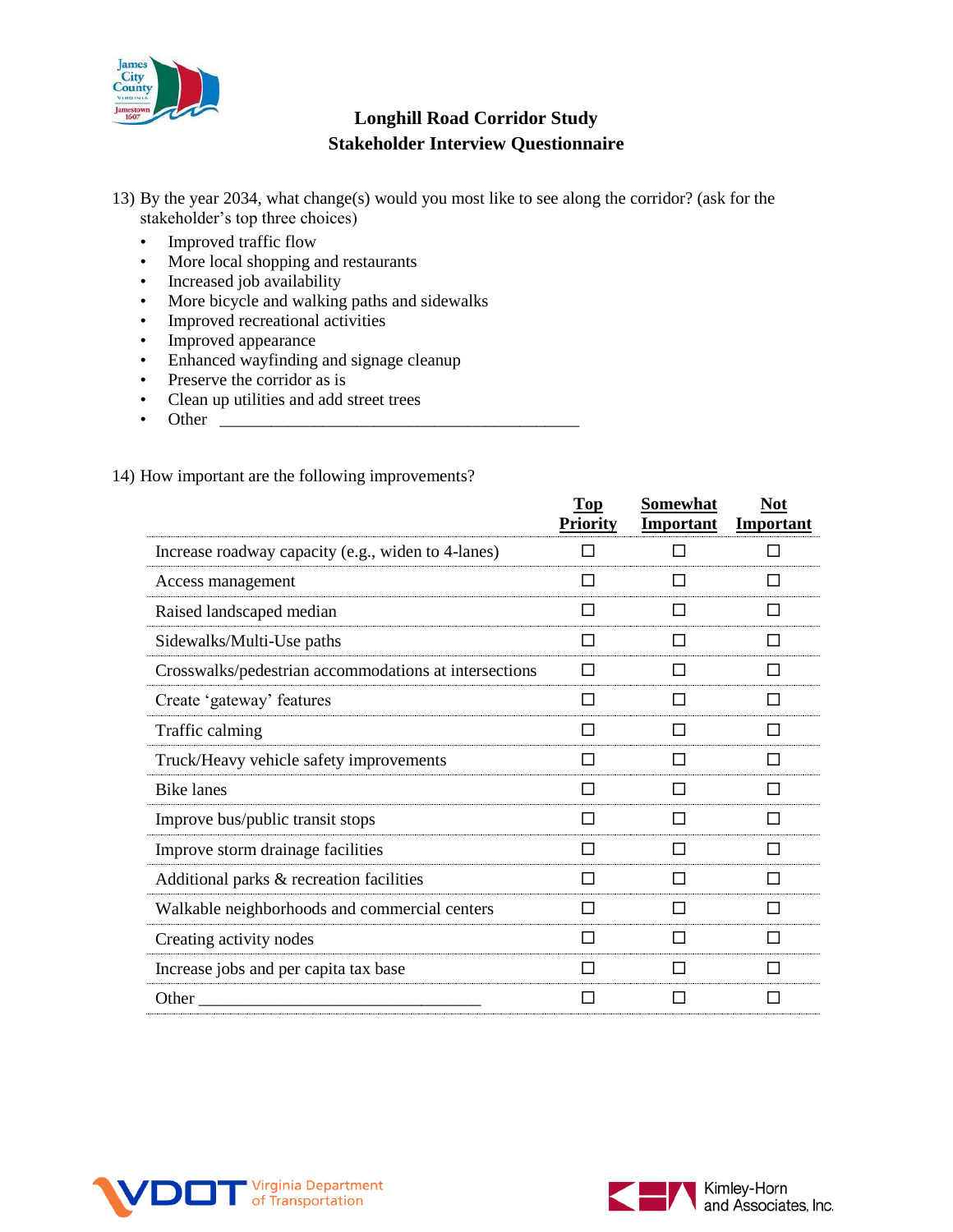

- 15) What is the most important element of this project to you?
- 16) Are there any currently proposed or planned development activities along the corridor that we should be taking into account as a part of the corridor study? \_\_\_\_\_\_\_\_.
	- a. If yes, please provide any details (e.g., project location, new, expansion of existing, or redevelopment opportunity, size of development, type of development):

Thank you for your time and your input.



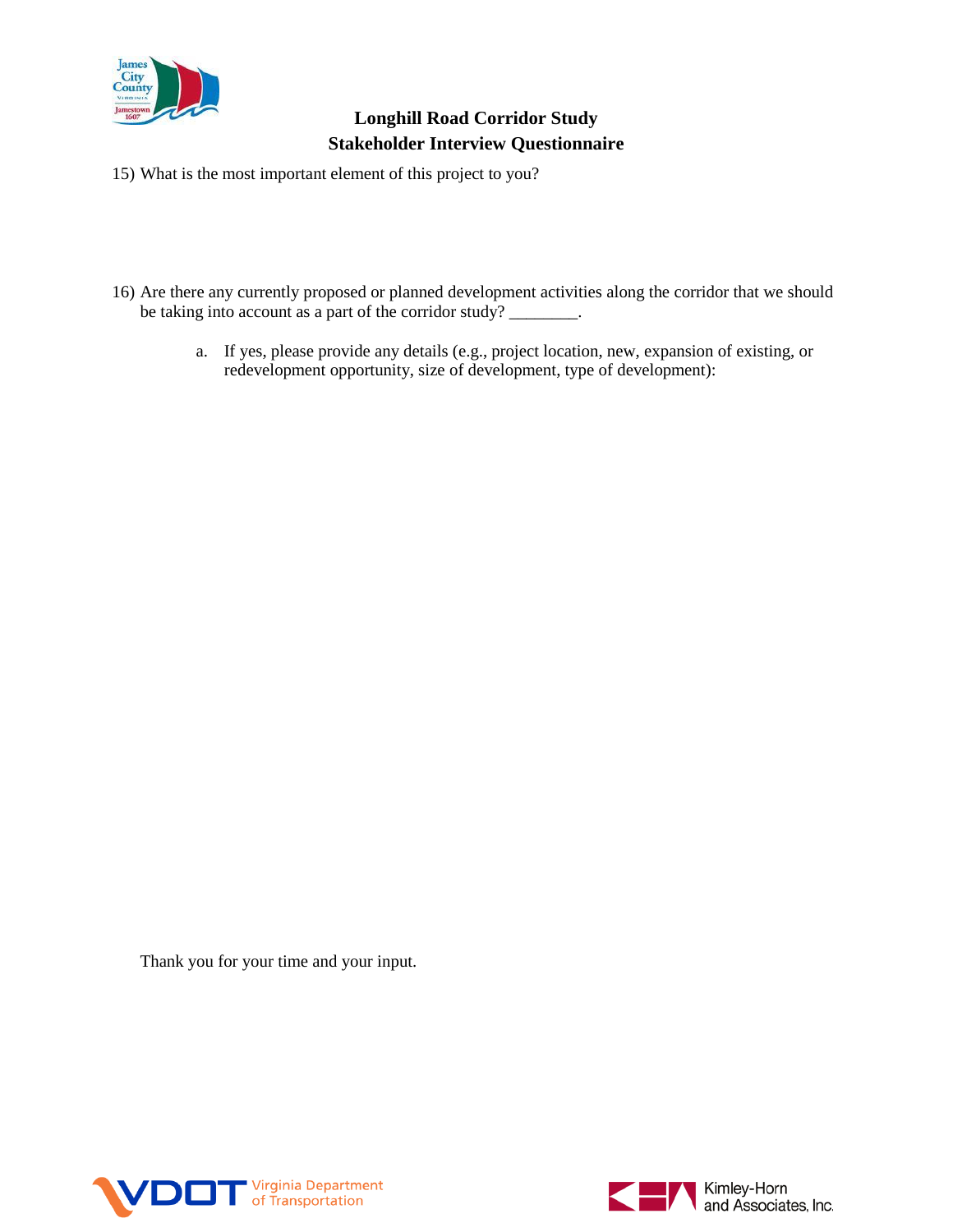### **LONGHILL ROAD CORRIDOR STUDY STAKEHOLDER INTERVIEW QUESTIONNAIRE**

|                                                                                                                                                                                                                                                                                                                                  | 1. Which of the following best describes your relationship to the corridor:                                                                                                                                                                                                                                                                                                                      |                                |                                               |                                                       |                          |                                  |                                                                                                                                                             |                |
|----------------------------------------------------------------------------------------------------------------------------------------------------------------------------------------------------------------------------------------------------------------------------------------------------------------------------------|--------------------------------------------------------------------------------------------------------------------------------------------------------------------------------------------------------------------------------------------------------------------------------------------------------------------------------------------------------------------------------------------------|--------------------------------|-----------------------------------------------|-------------------------------------------------------|--------------------------|----------------------------------|-------------------------------------------------------------------------------------------------------------------------------------------------------------|----------------|
| Permanent Resident<br>10                                                                                                                                                                                                                                                                                                         | Non-Resident Property Owner                                                                                                                                                                                                                                                                                                                                                                      |                                |                                               | Owner/Operator of a business along the corridor<br>10 | Commuter<br>$\mathbf{1}$ | Employee in the City/County<br>6 | Other<br>Dev. Com for Ford Colony<br>WATA<br>Consultant to 7-11<br>Ford's Colony HOA Rep<br>Recreational User - Planning Commissioner<br>Jamestown District |                |
|                                                                                                                                                                                                                                                                                                                                  | 2. Overall, how would you rate the transportation system along the corridor (streets, bikeways, pedestrian facilities)?                                                                                                                                                                                                                                                                          |                                |                                               |                                                       |                          |                                  |                                                                                                                                                             |                |
| Excellent                                                                                                                                                                                                                                                                                                                        | Good<br><b>Fair</b>                                                                                                                                                                                                                                                                                                                                                                              | Poor                           |                                               |                                                       |                          |                                  |                                                                                                                                                             |                |
|                                                                                                                                                                                                                                                                                                                                  | 11<br>11                                                                                                                                                                                                                                                                                                                                                                                         | $\overline{\mathbf{3}}$        |                                               |                                                       |                          |                                  |                                                                                                                                                             |                |
|                                                                                                                                                                                                                                                                                                                                  |                                                                                                                                                                                                                                                                                                                                                                                                  |                                |                                               |                                                       |                          |                                  |                                                                                                                                                             |                |
| Old Town to 199 - bad between 33-6<br>Warhill 3-7<br>Staff traffic control at high school in PM release<br>Pullouts impacts to traffic<br>Following the bus<br>Operational safety issues<br>Safety for connectivity<br><b>High Volumes</b><br>Speed - conflicts between cars and peds<br>Almost daily<br>15<br>Passenger vehicle | Fair now but would be good once widening from 199 - Olde Towne<br>Past the high school no safe provision for bicyclists or peds<br>Traffic signal originally planned at Warhill/Longhill Gate intersection<br>3. How often do you typically travel along any segment of the corridor?<br>A few times a week<br>$\overline{4}$<br>4. What is your primary mode of travel when using the corridor? |                                | A few times per month<br>$\mathbf{1}$<br>Walk | Less than once a month<br>Other                       | <b>Never</b>             |                                  |                                                                                                                                                             |                |
|                                                                                                                                                                                                                                                                                                                                  | <b>Bus</b>                                                                                                                                                                                                                                                                                                                                                                                       | Bicycle                        |                                               |                                                       |                          |                                  |                                                                                                                                                             |                |
| 19                                                                                                                                                                                                                                                                                                                               | $\overline{\mathbf{3}}$                                                                                                                                                                                                                                                                                                                                                                          | <sup>1</sup>                   |                                               |                                                       |                          |                                  |                                                                                                                                                             |                |
|                                                                                                                                                                                                                                                                                                                                  |                                                                                                                                                                                                                                                                                                                                                                                                  |                                |                                               |                                                       |                          |                                  |                                                                                                                                                             |                |
|                                                                                                                                                                                                                                                                                                                                  | 5. At which of the following times of the day do you most often travel on any segment of the corridor?                                                                                                                                                                                                                                                                                           |                                |                                               |                                                       |                          |                                  |                                                                                                                                                             |                |
| Morning rush hour on a weekday                                                                                                                                                                                                                                                                                                   |                                                                                                                                                                                                                                                                                                                                                                                                  | Evening rush hour on a weekday |                                               | Both morning and evening rush hours on a weekday      |                          | During the middle of the day     | Other times on a weekday                                                                                                                                    | On the weekend |
| 5                                                                                                                                                                                                                                                                                                                                |                                                                                                                                                                                                                                                                                                                                                                                                  | $\overline{2}$                 |                                               | $\overline{9}$                                        |                          | 11                               | $\overline{a}$                                                                                                                                              | 6              |
|                                                                                                                                                                                                                                                                                                                                  |                                                                                                                                                                                                                                                                                                                                                                                                  |                                |                                               |                                                       |                          |                                  |                                                                                                                                                             |                |
| WATA covers these times through the day                                                                                                                                                                                                                                                                                          |                                                                                                                                                                                                                                                                                                                                                                                                  |                                |                                               |                                                       |                          |                                  |                                                                                                                                                             |                |
| Any time of the day 7 days a week                                                                                                                                                                                                                                                                                                |                                                                                                                                                                                                                                                                                                                                                                                                  |                                |                                               |                                                       |                          |                                  |                                                                                                                                                             |                |
|                                                                                                                                                                                                                                                                                                                                  |                                                                                                                                                                                                                                                                                                                                                                                                  |                                |                                               |                                                       |                          |                                  |                                                                                                                                                             |                |
|                                                                                                                                                                                                                                                                                                                                  |                                                                                                                                                                                                                                                                                                                                                                                                  |                                |                                               |                                                       |                          |                                  |                                                                                                                                                             |                |
|                                                                                                                                                                                                                                                                                                                                  | 6. How would you rate the following transportation issues along the corridor?                                                                                                                                                                                                                                                                                                                    |                                |                                               |                                                       |                          |                                  |                                                                                                                                                             |                |
|                                                                                                                                                                                                                                                                                                                                  | Excellent                                                                                                                                                                                                                                                                                                                                                                                        | Good                           | <b>Fair</b>                                   | Poor                                                  |                          |                                  |                                                                                                                                                             |                |
| Condition of the Road                                                                                                                                                                                                                                                                                                            | <sup>1</sup>                                                                                                                                                                                                                                                                                                                                                                                     | 19                             |                                               |                                                       |                          |                                  |                                                                                                                                                             |                |
| <b>Traffic Flow</b>                                                                                                                                                                                                                                                                                                              |                                                                                                                                                                                                                                                                                                                                                                                                  | $\overline{9}$<br>$\Delta$     | 11                                            | $\overline{\mathbf{3}}$<br>$\overline{4}$             |                          |                                  |                                                                                                                                                             |                |
| <b>Traffic Safety</b>                                                                                                                                                                                                                                                                                                            | 1<br>$\overline{1}$                                                                                                                                                                                                                                                                                                                                                                              | $\overline{9}$                 | 14<br>8                                       |                                                       |                          |                                  |                                                                                                                                                             |                |
| Attractiveness of Road<br>Pedestrian Accommodations                                                                                                                                                                                                                                                                              |                                                                                                                                                                                                                                                                                                                                                                                                  | $\Delta$                       | 5                                             | 1<br>10                                               |                          |                                  |                                                                                                                                                             |                |
| Bicycle Paths/Lanes/Greenways                                                                                                                                                                                                                                                                                                    |                                                                                                                                                                                                                                                                                                                                                                                                  | 6                              | 5                                             | 10                                                    |                          |                                  |                                                                                                                                                             |                |
|                                                                                                                                                                                                                                                                                                                                  |                                                                                                                                                                                                                                                                                                                                                                                                  | 11                             | 6                                             | 6                                                     |                          |                                  |                                                                                                                                                             |                |
| Signal System (traffic lights)                                                                                                                                                                                                                                                                                                   |                                                                                                                                                                                                                                                                                                                                                                                                  |                                |                                               |                                                       |                          |                                  |                                                                                                                                                             |                |
|                                                                                                                                                                                                                                                                                                                                  |                                                                                                                                                                                                                                                                                                                                                                                                  |                                |                                               |                                                       |                          |                                  |                                                                                                                                                             |                |

Bad signal timing ‐ no ped phases ‐ no gaps further along the corridor

Signal near Windsor Forest

School flashers need enforcement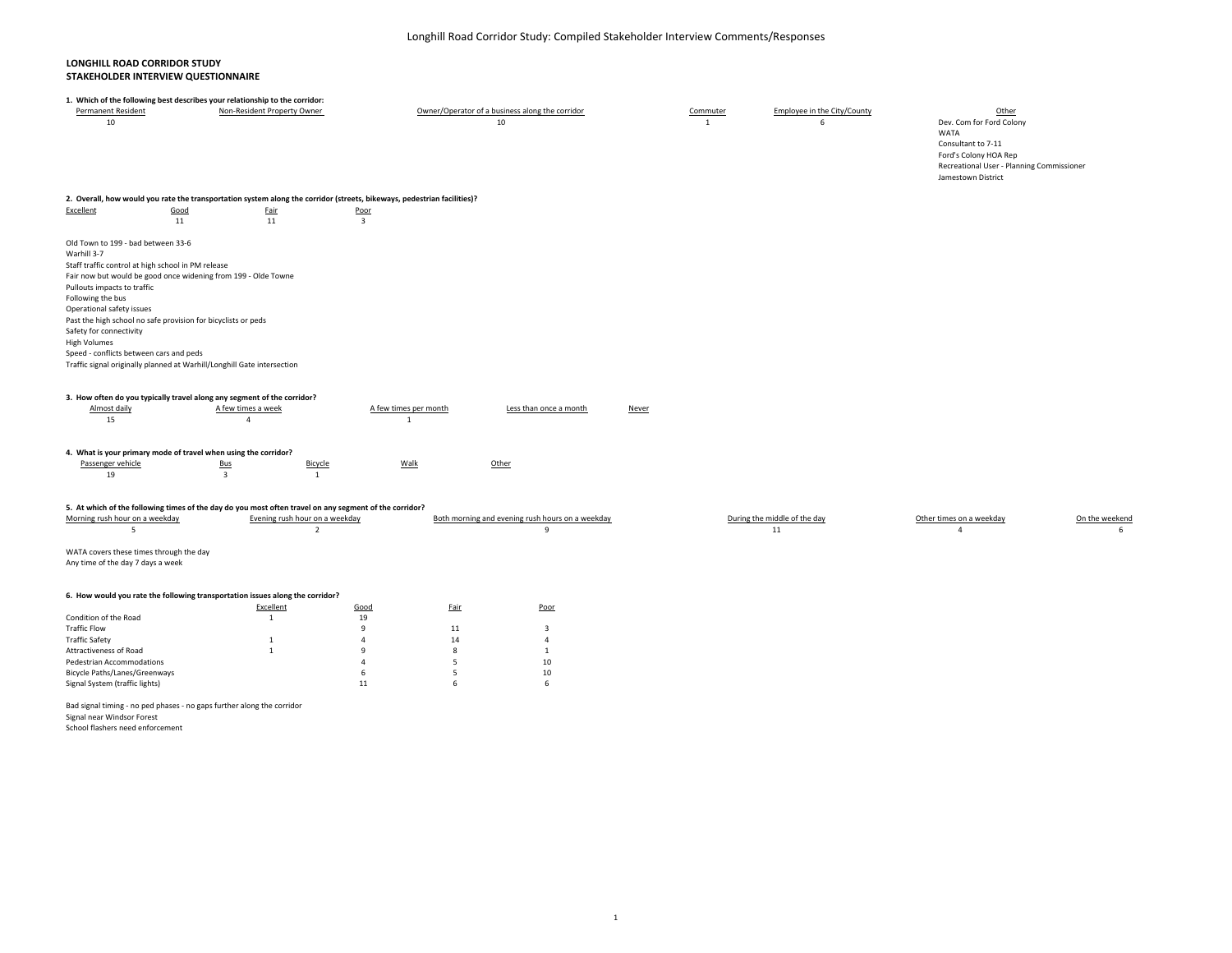#### **7. What is the corridor's greatest asset?**

King of Glory 4222 Buffer between road and neighborhoods Greenery/landscaping trees Mixed use of res/rec/bus Locality/functionality Functionality of road as an arterial Character of the road, following the contour of the land Variety of residential areas Green space ‐ nice road to travel Begging for additional amenities Links two rec facilities ‐ JCC Rec Center and Warhill Four churches, 3 schools, key link in network Road paving and striping Connection the corridor ‐ connecting 199 to Centerville Connectivity to other roads Temporarily moves traffic ‐ connects 4 lanes Moves traffic ‐ temporarily Choke points at 2‐4 lane section Diverse ‐ mixed use Connecting Centerville to middle of county Exc. Residential area Access to high school and WSK Wooded/setbacks

#### 8. Are there components or characteristics of the corridor that should be preserved (E.g., environment or character)?

Green! 433Access The character ‐ <sup>a</sup> pretty road Wetlands need to be preserved Environment ‐ trees/landscaping Aesthetic component/feel of the roadway Maintain residential/school feel ‐ more like residential boulevard Not introduce/accommodate commercial traffic Environmental preservation Trees/Greenery Rural character Rural ‐ trees and plantings 4 lanes the whole way Preserve the green space Parking for church Rural nature Tree buffer Tree lined ‐ surrounding greenery Preserve woods ‐ like wooded view across from Montessori School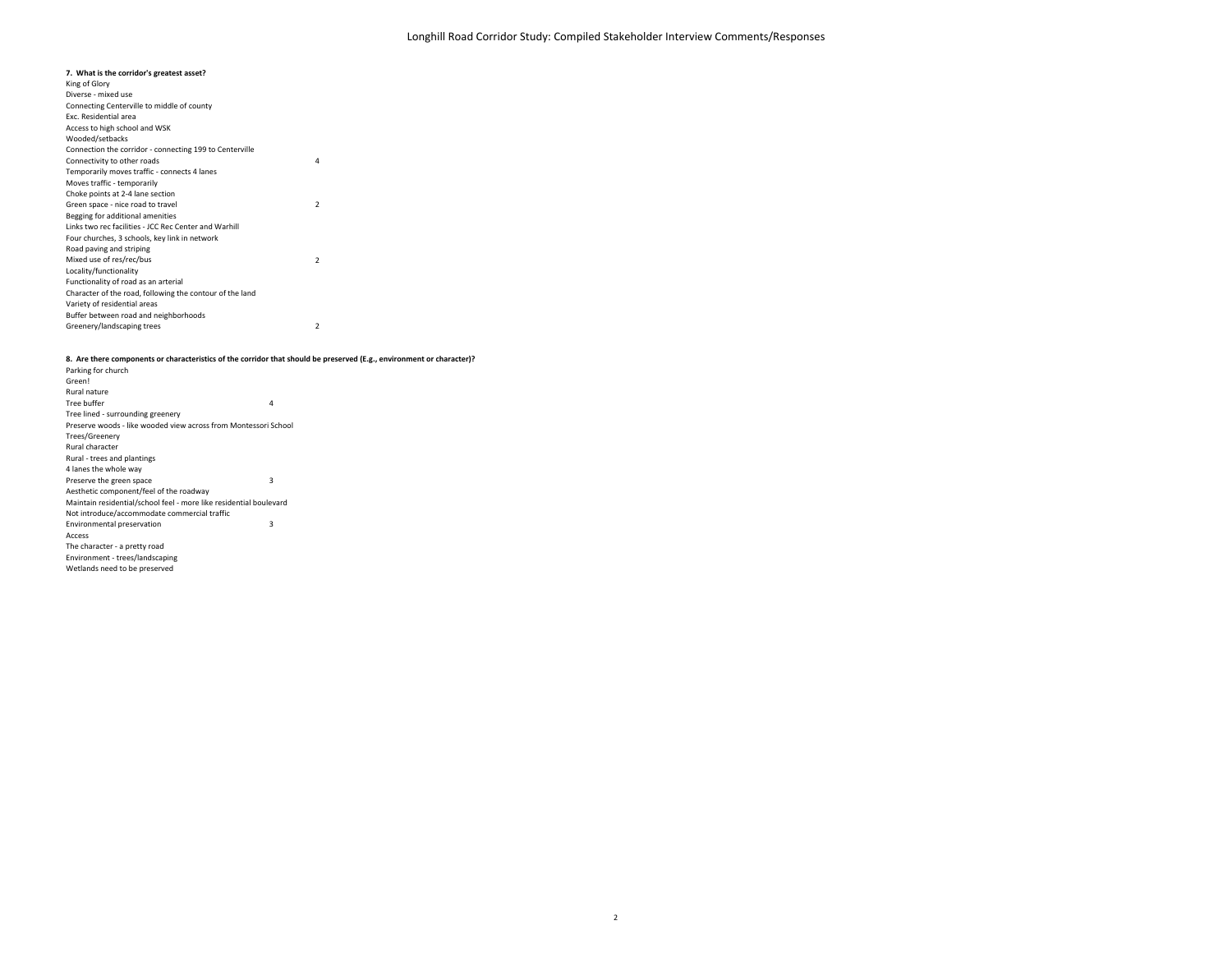Safety 3 2 Traffic congestion in the vicinity of Olde Towne Road intersection Potential environmental impacts Pedestrian safety and vehicular safety/vehicles exiting the church (Wellspring UMC) (turn lane between their site driveway) Curvature safety ‐ sight distance, speeding Traffic at school, dropping kids off, congestion, traffic trying to exit Congestion Traffic operations and congestion stemming safety concerns Safety (pedestrian crosswalks at signalized intersections) All 3 ‐ address them now!! Lack of bike lane and pedestrian access Short sighted fixes Traffic congestion during peak hour conditions, otherwise not bad Safety during drop‐off and pick up at Montessori School Safety and congestion Safety/parent drop off Safety‐choke points Access in and out Maintaining existing utilities ‐ adjustment and access WSK ‐ traffic safety (lefts out) 7‐11 heading east 9. What are your biggest concerns along the corridor (e.g., safety, traffic operations/congestion, environmental impacts)?

#### **10. What is the biggest obstacle standing in the way of enhancing bicycle or pedestrian mobility?**

5 32 2 Traffic ROW needs/acquisition to accommodate these facilities. Resulting signal timing cost. Right of way/space (easements) Potential bus shelter Prepare map/graphic that reflects actual location of each WATA stop along the corridor. Space and green corridor Connectivity to adjacent bike/trail network Land acquisition ‐ what is ROW or easement arrangement? Being short sighted about not including these components in the improvements Land and money Probably acquiring the land TOPO challenge along the corridor/grading this for ADA Prefer multi‐use path 10' versus traditional in road bike lane Already have bike lanes ‐ dangerous though Doesn't use as pedestrian Cost and impact to tree buffer Costs associated Lack of ROW Taking of more green space Real Estate/RW…\$

#### **11. Are any of the following NEEDED along the corridor?**

|                                  | Yes | No |
|----------------------------------|-----|----|
| <b>Business Offices</b>          | 3   | 16 |
| Supermarkets                     | 1   | 15 |
| More Parks/Open Space            | 2   | 13 |
| <b>Daycare Facilities</b>        | 3   | 14 |
| <b>Hospital/Medical Services</b> | 3   | 16 |
| Schools                          | 3   | 15 |
| Affordable Housing               | 1   | 15 |
| Restaurants                      | 2   | 15 |
| Other                            |     |    |

Multi‐use trail and connectivity to both sides of road Multi‐use trail and bike paths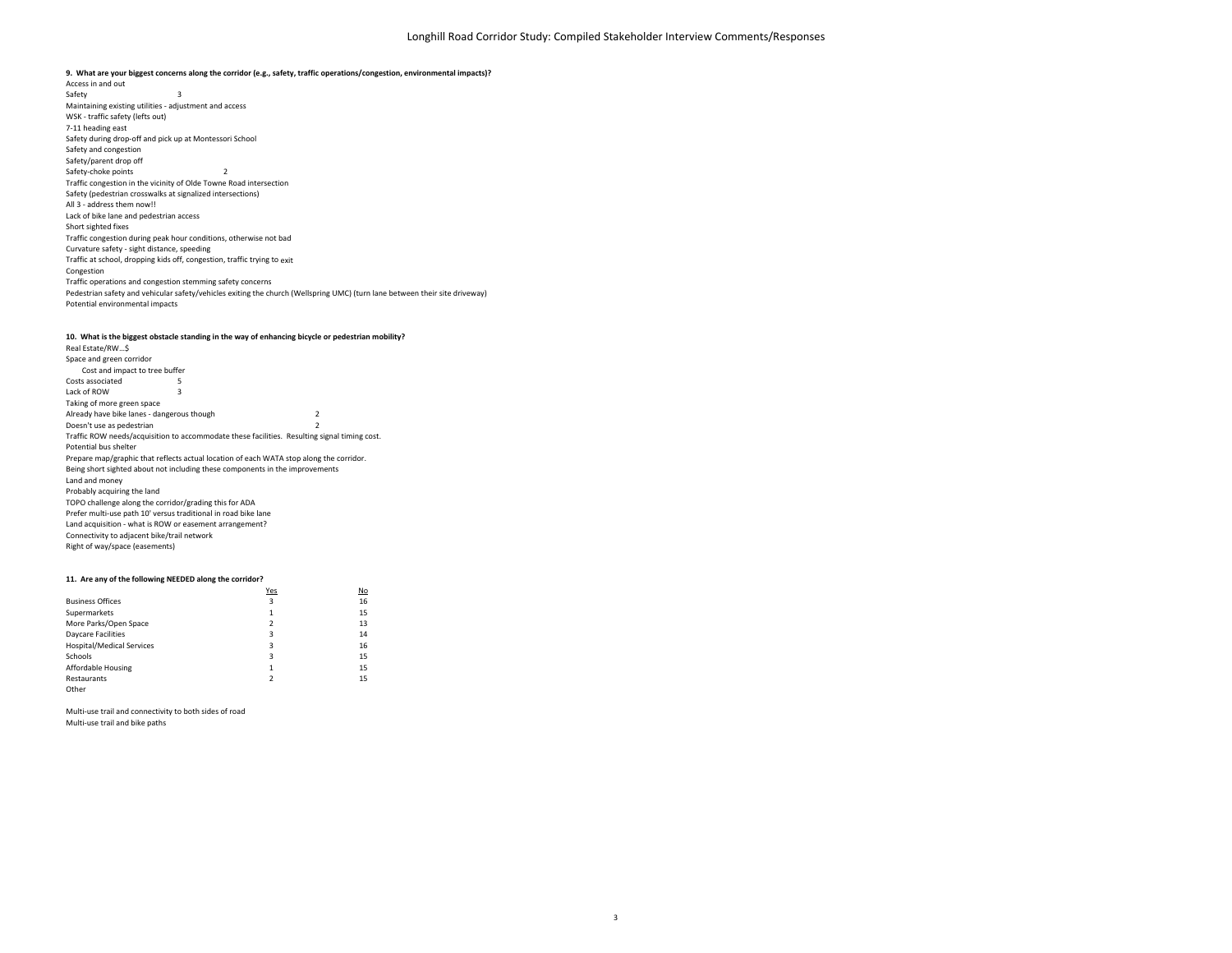#### **12. What type of development is desired within the study area?**

| Single Family                    |   |
|----------------------------------|---|
| Multi-Family                     |   |
| Townhouse/Condominium            |   |
| <b>Traditional Neighborhoods</b> | з |
| <b>Commercial Centers</b>        | 1 |
| <b>Business Parks</b>            | 1 |
| <b>Mixed Use Developments</b>    | , |

2 No ‐ feels congested already Fewer commercial \_\_\_ towards 199 or other side of 199 None 4 Maybe townhouses and condos Light commercial Already plenty of commercial space available Affordable housing as <sup>a</sup> part of mixed use development

#### 13. By the year 2034, what change(s) would you most like to see along the corridor? (ask for the stakeholder's top three choices)

| Improved traffic flow                        | 16                       |
|----------------------------------------------|--------------------------|
| More local shopping and restaurants          | 1                        |
| Increased job availability                   | 3                        |
| More bicycle and walking paths and sidewalks | 17                       |
| Improved recreational activities             | 3                        |
| Improved appearance                          | $\overline{\phantom{a}}$ |
| Enhanced way finding and signage cleanup     | 4                        |
| Preserve the corridor as is                  | 4                        |
| Clean up utilities and add street trees      | 7                        |
| Other                                        | $\overline{\phantom{a}}$ |
|                                              |                          |

| Stormwater management                    |
|------------------------------------------|
| Relocate and place utilities underground |
| Indoor tennis at Warhill                 |
| Keep the trees                           |
| Ped safety                               |

#### **14. How important are the following improvements?**

| 14. How important are the following improvements?     |          |           |           |
|-------------------------------------------------------|----------|-----------|-----------|
|                                                       | Top      | Somewhat  | Not       |
|                                                       | Priority | Important | Important |
| Increase roadway capacity (e.g., widen to 4 lanes)    | 13       |           |           |
| Access management                                     | 11       |           |           |
| Raised landscaped median                              |          |           | q         |
| Sidewalks/Multi-Use paths                             | 12       | б         |           |
| Crosswalks/pedestrian accommodations at intersections | 15       |           |           |
| Create 'gateway' features                             |          |           | 10        |
| <b>Traffic Calming</b>                                | 6        |           |           |
| Truck/heavy vehicle safety improvements               |          |           |           |
| <b>Bike lanes</b>                                     | 11       |           |           |
| Improve bus/public transit stops                      | 10       | 6         |           |
| Improve storm drainage facilities                     | 6        | 10        |           |
| Additional parks & recreation facilities              |          |           | 12        |
| Walkable neighborhoods and commercial centers         | 4        |           |           |
| Creating activity nodes                               |          | h         | 11        |
| Increase jobs and per capita tax base                 | 3        | 6         |           |
| Other                                                 |          |           |           |

Operations of side street driveways during peak conditions